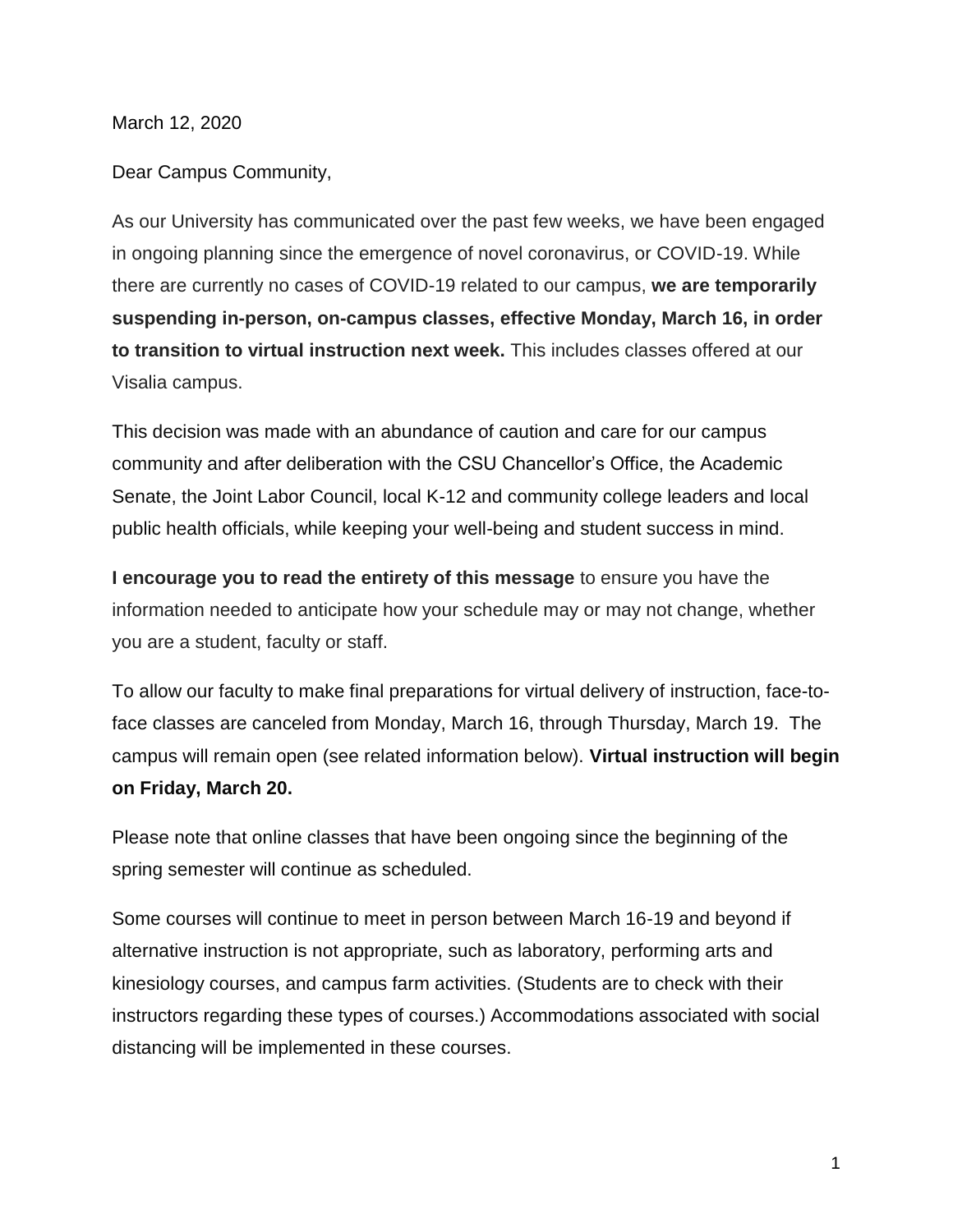We currently anticipate the conclusion of alternative delivery of instruction and **resumption of regular operations on Monday, April 27**; however, that may be subject to change depending upon the status of the situation.

## **Guidance for Students:**

- Students should communicate directly with their professors or department chairs if they have specific questions or concerns related to projects, presentations, exams, coursework, etc.
- With the exception of fully online courses, all deliverables (homework/in-class assignments) previously due during the closure (March 16-19) will be rescheduled by your professors to be due after March 19. We request that students check in with their professors for specific guidance.
- Online assignments due between March 16-19 that are part of in-person classes will also be suspended and may be rescheduled.
- Despite these temporary changes, I strongly encourage students to continue to be engaged in their academic success by continuing to study, review course materials and prepare assignments with the end goal of being prepared to resume full academic activity on Friday, March 20.
- Student employees will be allowed to work on campus during this time period and should contact their supervisors for any specific questions.
- Consistent with the Mountain West Conference's announcement this morning, Fresno State athletics will suspend all competitions indefinitely.
- The Student Cupboard will remain open to continue providing food and essential hygiene items for students in need.
- For students who have questions that are **not** academic related, a dedicated email address has been established in the Office of the Dean of Students at [sadiv@csufresno.edu.](mailto:sadiv@csufresno.edu) (We ask that only enrolled students use this resource.)
- Club sports and intramural events have been suspended through April 27.

## **Guidance for Faculty:**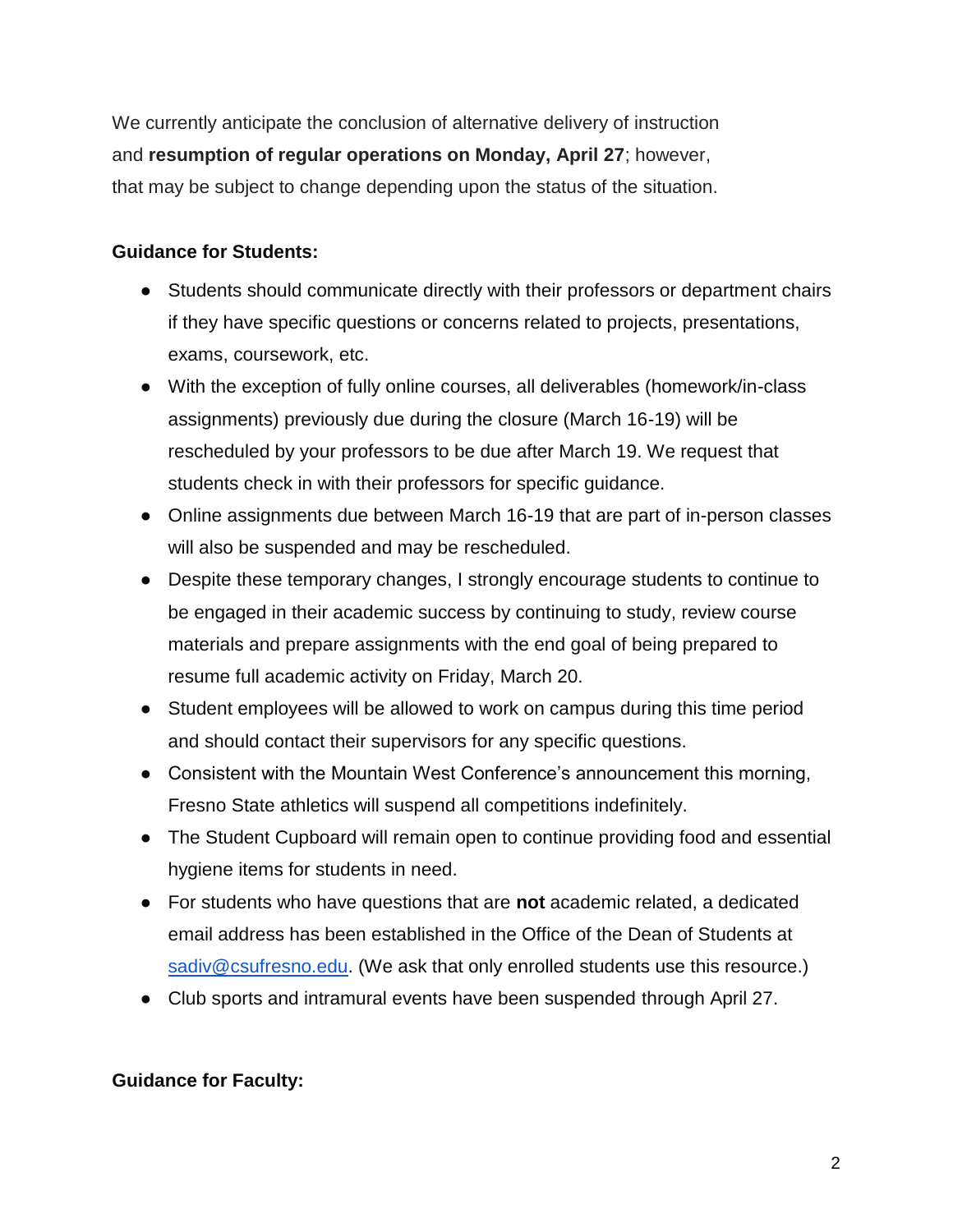We encourage faculty to plan for the transition and use any resources they need and reach out to the Center for Faculty Excellence for assistance. In addition, the CFE will send a communication today to faculty providing additional resources. Students' academic standing will not be affected due to this cancellation, and no additional class days will be added.

## **Guidance for Staff:**

**Campus will remain open for non-academic business as usual.** Staff and MPP employees should report to work during this period. If you become ill with flu-like symptoms or are unable to come to work, please advise your supervisor as usual.

**As a reminder to everyone, the campus is not closing**. Campus offices and buildings will remain open, including student housing, dining services and the Student Health and Counseling Center. Students who need computers or WiFi will find appropriate resources on campus in the Madden Library, the DISCOVERe Center and computer labs.

Our Child Care Centers (Programs for Children) for students, faculty and staff will remain open.

We understand that many community members are concerned. If you would like to talk with someone, support is available:

- Students can contact [the Student Health and Counseling Center](http://fresnostate.edu/studentaffairs/health/index.html) for a range of services.
- For faculty and staff, the [Employee Assistance Program](http://fresnostate.edu/adminserv/hr/eap/index.html) is available at 800.367.7474.

We know there will be additional questions, and we will continue sending regular updates to keep you informed. Please check your email and the University's COVID-1[9](http://fresnostate.edu/president/coronavirus/index.html) [website](http://fresnostate.edu/president/coronavirus/index.html) regularly.